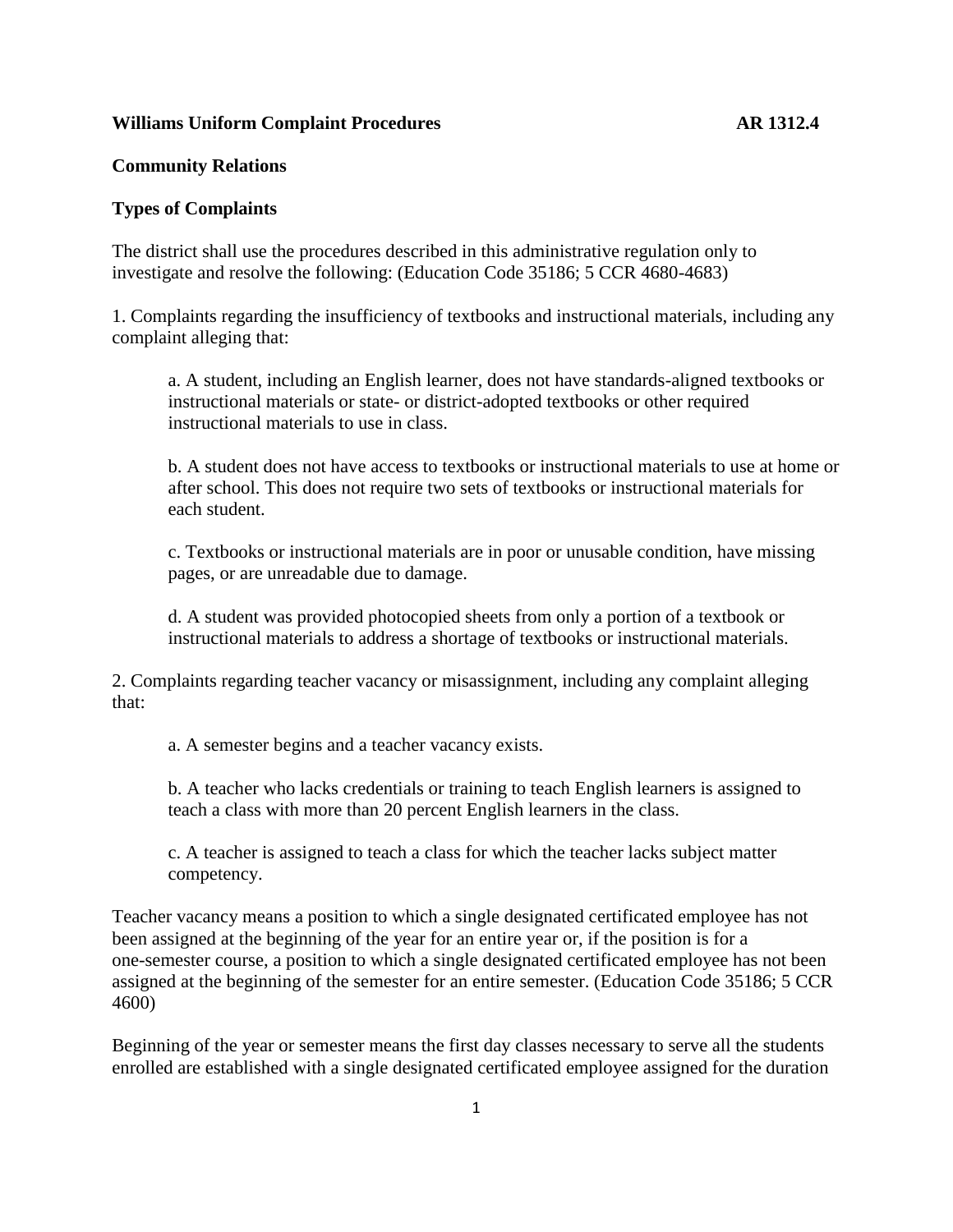of the class, but not later than 20 working days after the first day students attend classes for that semester. (5 CCR 4600)

Misassignment means the placement of a certificated employee in a teaching or services position for which the employee does not hold a legally recognized certificate or credential or the placement of a certificated employee in a teaching or services position that the employee is not otherwise authorized by statute to hold. (Education Code 35186; 5 CCR 4600)

3. Complaints regarding the condition of school facilities, including any complaint alleging that:

a. A condition poses an emergency or urgent threat to the health or safety of students or staff.

Emergency or urgent threat means structures or systems that are in a condition that poses a threat to the health and safety of students or staff while at school, including, but not limited to, gas leaks; nonfunctioning heating, ventilation, fire sprinklers, or air-conditioning systems; electrical power failure; major sewer line stoppage; major pest or vermin infestation; broken windows or exterior doors or gates that will not lock and that pose a security risk; abatement of hazardous materials previously undiscovered that pose an immediate threat to students or staff; structural damage creating a hazardous or uninhabitable condition; or any other condition deemed appropriate. (Education Code 17592.72)

b. A school restroom has not been cleaned, maintained, or kept open in accordance with Education Code 35292.5.

Clean or maintained school restroom means a school restroom has been cleaned or maintained regularly, is fully operational, or has been stocked at all times with toilet paper, soap, or paper towels or functional hand dryers. (Education Code 35292.5)

Open restroom means the school has kept all restrooms open during school hours when students are not in classes and has kept a sufficient number of restrooms open during school hours when students are in classes. This does not apply when the temporary closing of the restroom is necessary for student safety or to make repairs. (Education Code 35292.5)

# **Filing of Complaint**

A complaint alleging any condition(s) specified in the section "Types of Complaints" above shall be filed with the Superintendent/Principal or designee at the school in which the complaint arises. The Superintendent/Principal or designee shall forward a complaint about problems beyond his/her authority to the Superintendent/Principal or designee in a timely manner, but not to exceed 10 working days. (Education Code 35186; 5 CCR 4680)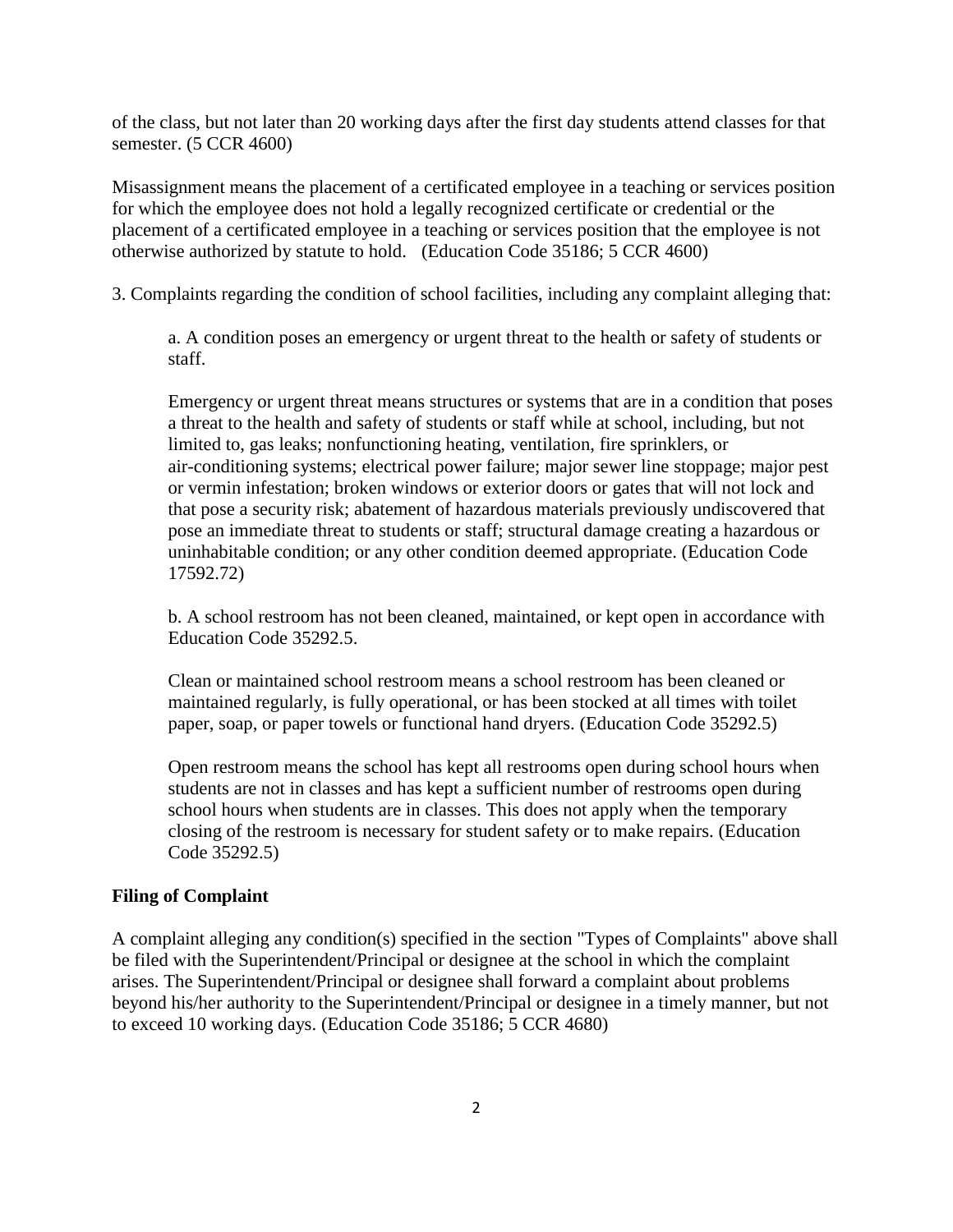### **Investigation and Response**

The Superintendent/Principal or designee shall make all reasonable efforts to investigate any problem within his/her authority. He/she shall remedy a valid complaint within a reasonable time period not to exceed 30 working days from the date the complaint was received. (Education Code 35186; 5 CCR 4685)

Complaints may be filed anonymously. If the complainant has indicated on the complaint form that he/she would like a response to the complaint, the principal or designee shall report the resolution of the complaint to him/her at the mailing address indicated on the complaint form within 45 working days of the initial filing of the complaint. At the same time, the principal or designee shall report the same information to the Superintendent/Principal or designee. (Education Code 35186; 5 CCR 4680, 4685)

When Education Code 48985 is applicable and the complainant has requested a response, the response shall be written in English and in the primary language in which the complaint was filed. (Education Code 35186)

If a complainant is not satisfied with the resolution of a complaint, he/she has the right to describe the complaint to the Governing Board at a regularly scheduled meeting. (Education Code 35186; 5 CCR 4686)

For any complaint concerning a facilities condition that poses an emergency or urgent threat to the health or safety of students or staff as described in item #3a in the section "Types of Complaints" above, a complainant who is not satisfied with the resolution proffered by the principal or Superintendent or designee may file an appeal to the Superintendent of Public Instruction within 15 days of receiving the district's response. The complainant shall comply with the appeal requirements specified in 5 CCR 4632. (Education Code 35186; 5 CCR 4687)

All complaints and written responses shall be public records. (Education Code 35186; 5 CCR 4686)

# **Reports**

On a quarterly basis, the Superintendent/Principal or designee shall report, to the Board at a regularly scheduled public Board meeting and to the County Superintendent of Schools, summarized data on the nature and resolution of all complaints. The report shall include the number of complaints by general subject area with the number of resolved and unresolved complaints. (Education Code 35186; 5 CCR 4686)

#### **Forms and Notices**

The Superintendent/Principal or designee shall ensure a Williams complaint form is available at each school. However, complainants need not use the district's complaint form in order to file a complaint. (Education Code 35186; 5 CCR 4680)